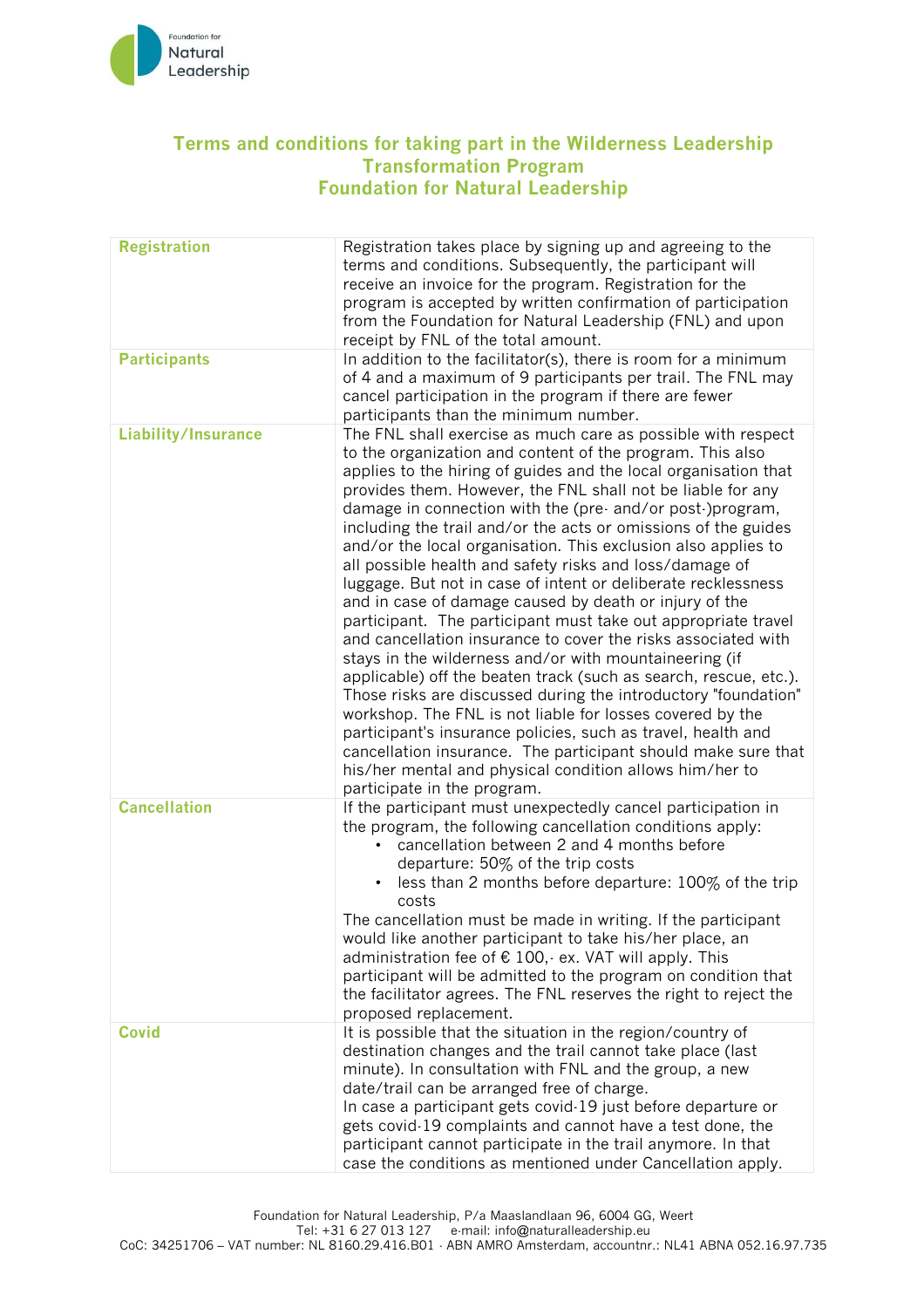

|                                 | Any additional travel and accommodation costs if a<br>country/region goes into lockdown during the trail will be for<br>the participant.<br>Should the Dutch government decide in the coming period to<br>introduce a quarantine obligation for people coming back<br>from the country the trail is going to, this is no reason in<br>advance for free cancellation/movement. Also in that case the<br>conditions as mentioned under Cancellation apply.<br>The participant should carefully check the conditions of their<br>own travel and health insurance.<br>The starting point for the trail are the current covid 19<br>measures of the Dutch government and the government of the<br>country of destination. |
|---------------------------------|----------------------------------------------------------------------------------------------------------------------------------------------------------------------------------------------------------------------------------------------------------------------------------------------------------------------------------------------------------------------------------------------------------------------------------------------------------------------------------------------------------------------------------------------------------------------------------------------------------------------------------------------------------------------------------------------------------------------|
| <b>Changes to the terms and</b> | The FNL may amend these terms and conditions for important                                                                                                                                                                                                                                                                                                                                                                                                                                                                                                                                                                                                                                                           |
| conditions                      | reasons.                                                                                                                                                                                                                                                                                                                                                                                                                                                                                                                                                                                                                                                                                                             |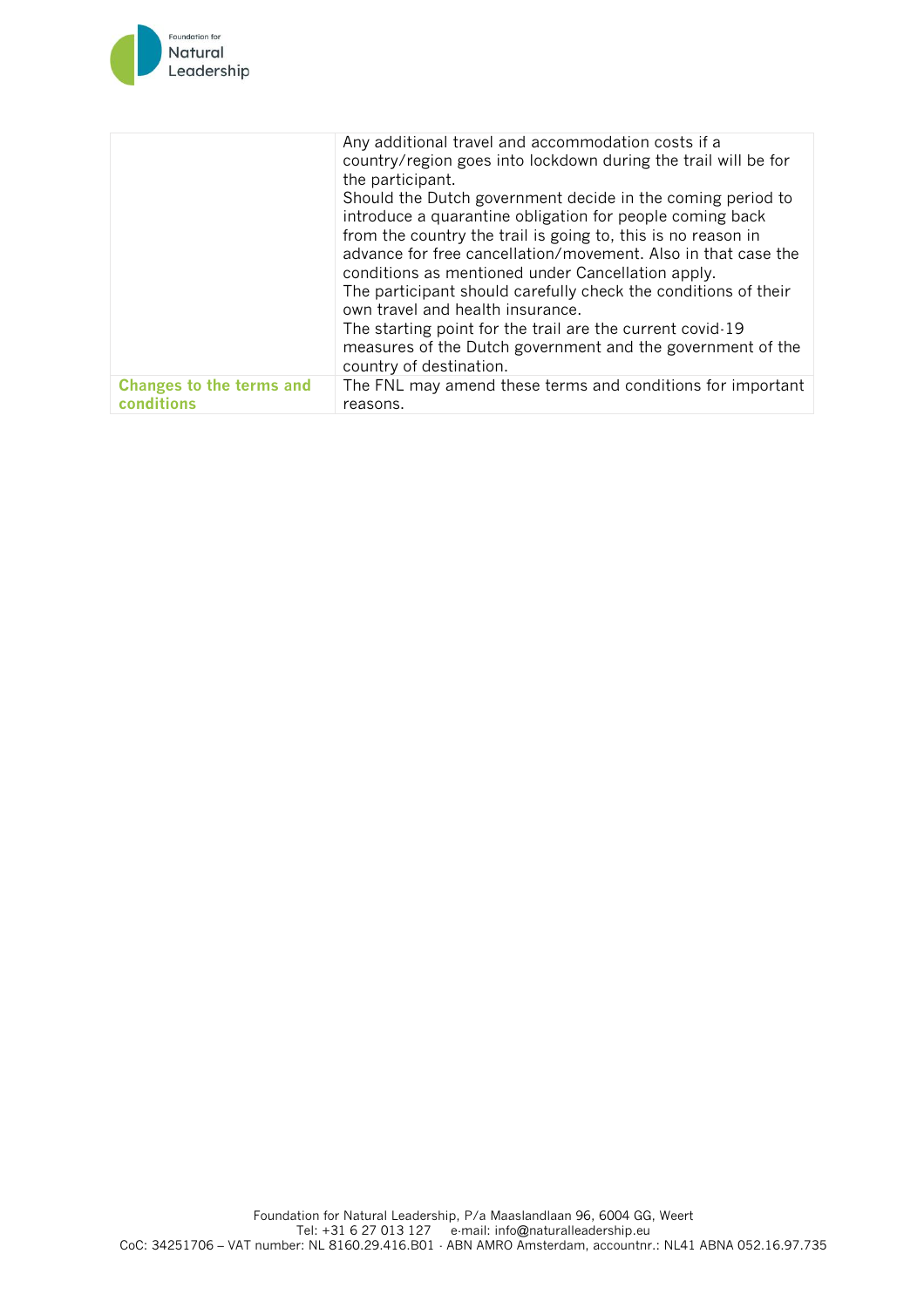

## **Terms and conditions for taking part in the one year program Natural Leadership Foundation for Natural Leadership**

| <b>Registration</b>                           | Registration takes place by signing up and agreeing to the<br>terms and conditions. Subsequently, the participant will<br>receive an invoice for the year program. Registration for the<br>program is accepted by written confirmation of participation<br>from the Foundation for Natural Leadership (FNL) and upon<br>receipt by FNL of the total amount.                                                                                                                                                                                                                                                                      |
|-----------------------------------------------|----------------------------------------------------------------------------------------------------------------------------------------------------------------------------------------------------------------------------------------------------------------------------------------------------------------------------------------------------------------------------------------------------------------------------------------------------------------------------------------------------------------------------------------------------------------------------------------------------------------------------------|
| <b>Participants</b>                           | In addition to the facilitator(s), there is room for a minimum<br>of 8 and a maximum of 10 participants per year program.<br>The FNL may cancel participation in the program if there are<br>fewer participants than the minimum number.                                                                                                                                                                                                                                                                                                                                                                                         |
| <b>Liability/Insurance</b>                    | The FNL shall exercise as much care as possible with respect<br>to the organization and content of the program. However, the<br>FNL shall not be liable for any damage in connection with the<br>program.                                                                                                                                                                                                                                                                                                                                                                                                                        |
| <b>Cancellation</b>                           | If the participant must unexpectedly cancel participation in<br>the program, the following cancellation conditions apply:<br>cancellation between 2 and 4 months before<br>departure: 50% of the total costs<br>less than 2 months before departure: 100% of the<br>٠<br>costs<br>The cancellation must be made in writing. If the participant<br>would like another participant to take his/her place, an<br>administration fee of € 50, ex. VAT will apply. This<br>participant will be admitted to the program on condition that<br>the facilitator agrees. The FNL reserves the right to reject the<br>proposed replacement. |
| Covid-19                                      | If a participant gets covid-19 just before the start or gets<br>covid-19 symptoms and cannot have a test done, the<br>participant cannot participate in the program anymore. In<br>that case the conditions as mentioned under Cancellation<br>apply. Starting point for the program are the current covid-19<br>measures of the Dutch government.                                                                                                                                                                                                                                                                               |
| <b>Changes to the terms and</b><br>conditions | The FNL may amend these terms and conditions for<br>important reasons.                                                                                                                                                                                                                                                                                                                                                                                                                                                                                                                                                           |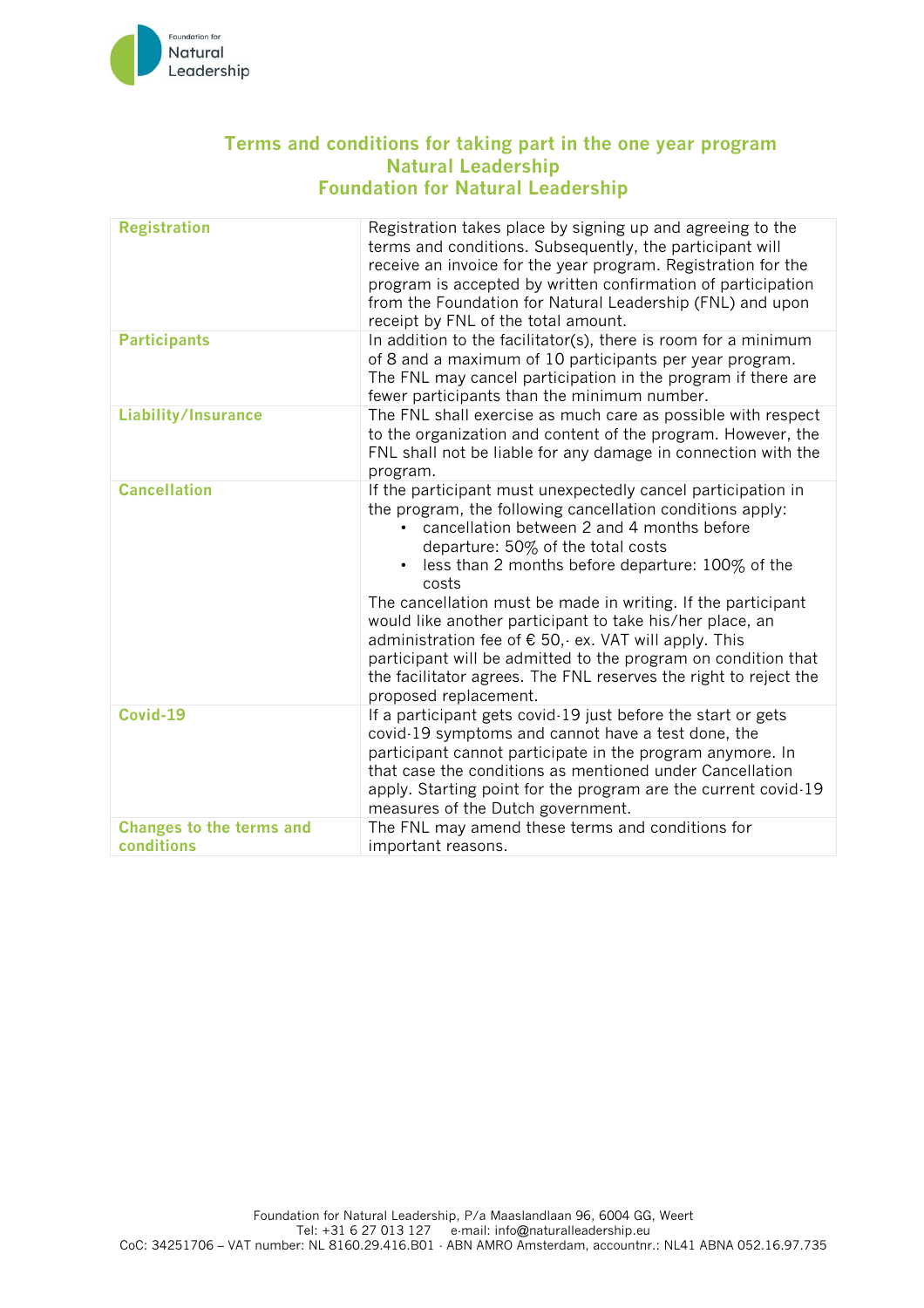

## **Terms and conditions for taking part in the Reboot your Life! program Foundation for Natural Leadership**

| <b>Registration</b>             | Registration takes place by signing up and agreeing to the<br>terms and conditions. Subsequently, the participant will<br>receive an invoice for the program. Registration for the<br>program is accepted by written confirmation of participation<br>from the Foundation for Natural Leadership (FNL) and upon<br>receipt by FNL of the total amount.                                                                                                                                                                                                                                                   |
|---------------------------------|----------------------------------------------------------------------------------------------------------------------------------------------------------------------------------------------------------------------------------------------------------------------------------------------------------------------------------------------------------------------------------------------------------------------------------------------------------------------------------------------------------------------------------------------------------------------------------------------------------|
| <b>Participants</b>             | In addition to the facilitator(s), there is room for a minimum<br>of 10 and a maximum of 14 participants per workshop. The<br>FNL may cancel participation in the program if there are fewer<br>participants than the minimum number and we will notify you<br>as soon as possible. Payment will then be refunded to your<br>account within a few days.                                                                                                                                                                                                                                                  |
| <b>Liability/Insurance</b>      | The FNL shall exercise as much care as possible with respect<br>to the organization and content of the program. However, the<br>FNL shall not be liable for any damage in connection with the<br>program.                                                                                                                                                                                                                                                                                                                                                                                                |
| <b>Cancellation</b>             | If the participant has to cancel participation in the program<br>unexpectedly, the following cancellation fees apply:<br>cancellation between 2 and 4 months before the start:<br>50% of the total costs<br>$\leq$ 2 months before the start: 100% of the total costs<br>The cancellation must be made in writing. If the participant<br>would like another participant to take his/her place, an<br>administration fee of € 50, ex. This participant will be<br>admitted to the program on condition that the facilitator<br>agrees. The FNL reserves the right to reject the proposed<br>replacement.  |
| Covid-19                        | If a participant gets covid-19 just before the start or gets<br>covid-19 symptoms and cannot have a test done, the<br>participant cannot participate in the program anymore. In that<br>case the conditions as mentioned under Cancellation apply.<br>Starting point for the program are the current Covid-19<br>measures of the Dutch government. If the workshop cannot<br>take place because of COVID-19 measures from the<br>government, the location of the workshop or the FNL, we will<br>inform you as soon as possible. The payment will then be<br>refunded to your account within a few days. |
| <b>Changes to the terms and</b> | The FNL may amend these terms and conditions for important                                                                                                                                                                                                                                                                                                                                                                                                                                                                                                                                               |
| conditions                      | reasons.                                                                                                                                                                                                                                                                                                                                                                                                                                                                                                                                                                                                 |